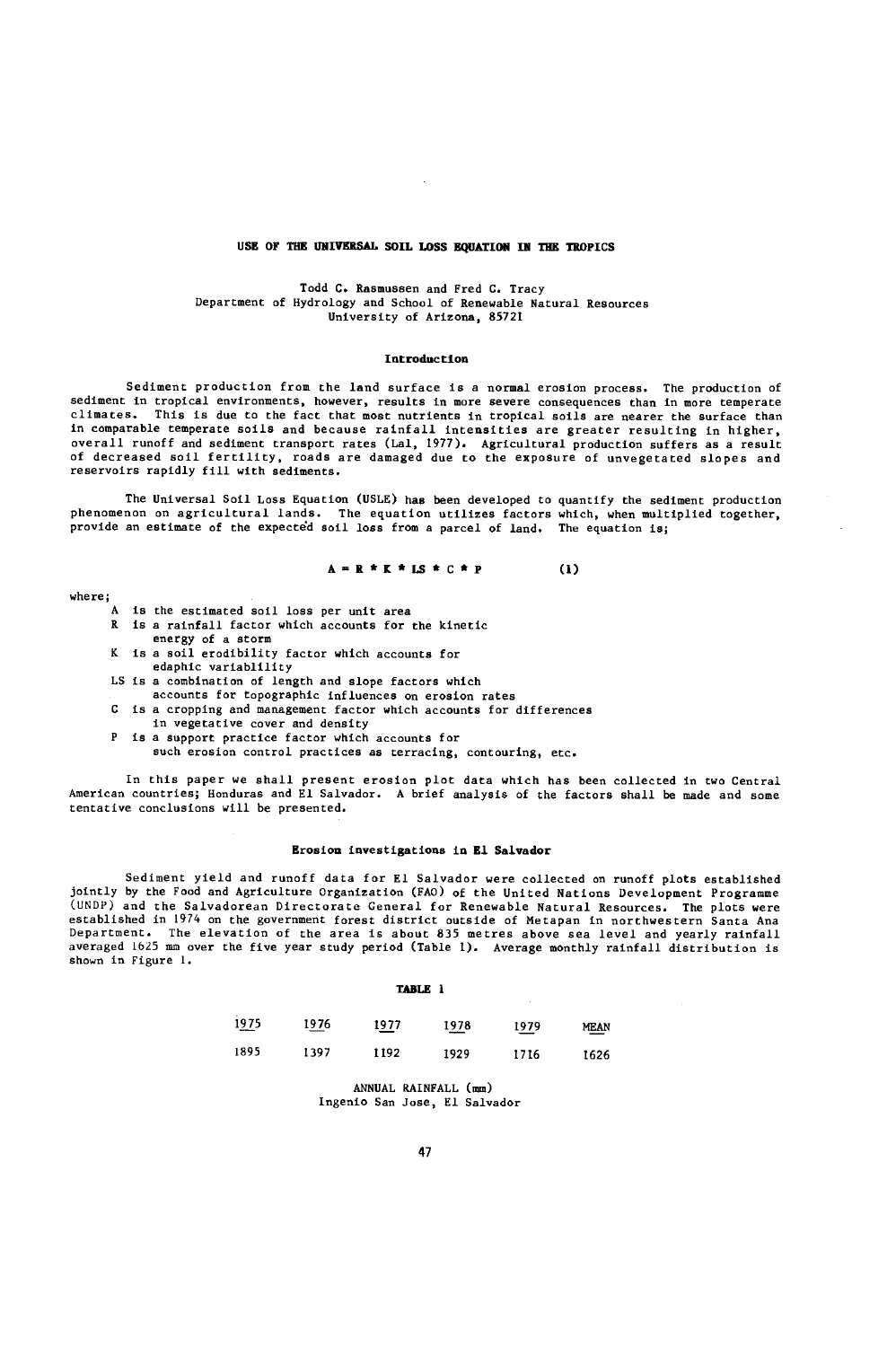

Soils in the area are red latisols typical of the northern zone of the country. Textures are loams to clay loams on slopes that vary between 24 and 35 percent.

Twelve plots were established with dimensions of 5 by 20 metres (Figure 2). The plots were equipped with runoff-sediment tanks (Michaelson and Sanchez, 1974); rainfall was recorded on a SIAP<br>tipping bucket rain guage and collected in 2 standard guages. In 1975 the plots were divided into three replicates of four treatments; fallow, traditional cropping pattern, strip cropping and bench terraces (Figure 3).

Fallow plots were tilled by hand and raked up and down slope periodically throughout the rainy season. Traditional agriculture plots duplicate the no-tillage, hand-planted, basic grains system indigenous to the mountainous northern zone. Strip cropped plots incorporate two double strips of lemon grass (Cimliopogon citratus) dividing the plots into three equal slopes. Bench terrace plots are divided into five terraces with the backslopes planted to jaraqua grass (Hipparthenia rifa) and include a brick-lined drainage channel (Michaelson and Heymans, 1975).

Five years of continuous rainfall data was analyzed and actual rainfall energy factors (R) were calculated for 20, 25, and 30 minute intensity intervals using standard USDA methodology (Wischmeier and Smith, 1978; Foster, et al, 1981). The R factor value used in our analysis was for the 30 minute intesity interval. The values are (in units of megajoule millimetre/hectare hour year);

 $R(20) = 12,694$ 

 $R(25) = 11,420$ 

 $R(30) = 10,227$ 

Four years of sediment- runoff data were analyzed, again using the USDA methodology cited above, to obtain annual sediment production values (A) for each treatment. The A factor values are (in units of metric tons/hectare);

TABLE 2

|                       | <b>FALLOW</b>       | TRADITIONAL              | <b>STRIP CROP</b>        | <b>TERRACES</b>          |  |
|-----------------------|---------------------|--------------------------|--------------------------|--------------------------|--|
| RUNOFF (mm)           | 252<br>$(5 - 52.6)$ | 126<br>$(\sigma = 40.4)$ | 72<br>$(\sigma = 12.9)$  | 199<br>$(0-32.9)$        |  |
| SEDIMENT (T/ha) 356.4 | $(\sigma = 82.4)$   | 55.5<br>$(\sigma = 6.8)$ | 34.9<br>$(\sigma = 5.5)$ | 13.7<br>$(\sigma = 3.3)$ |  |

MEAN ANNUAL RUNOFF AND EROSION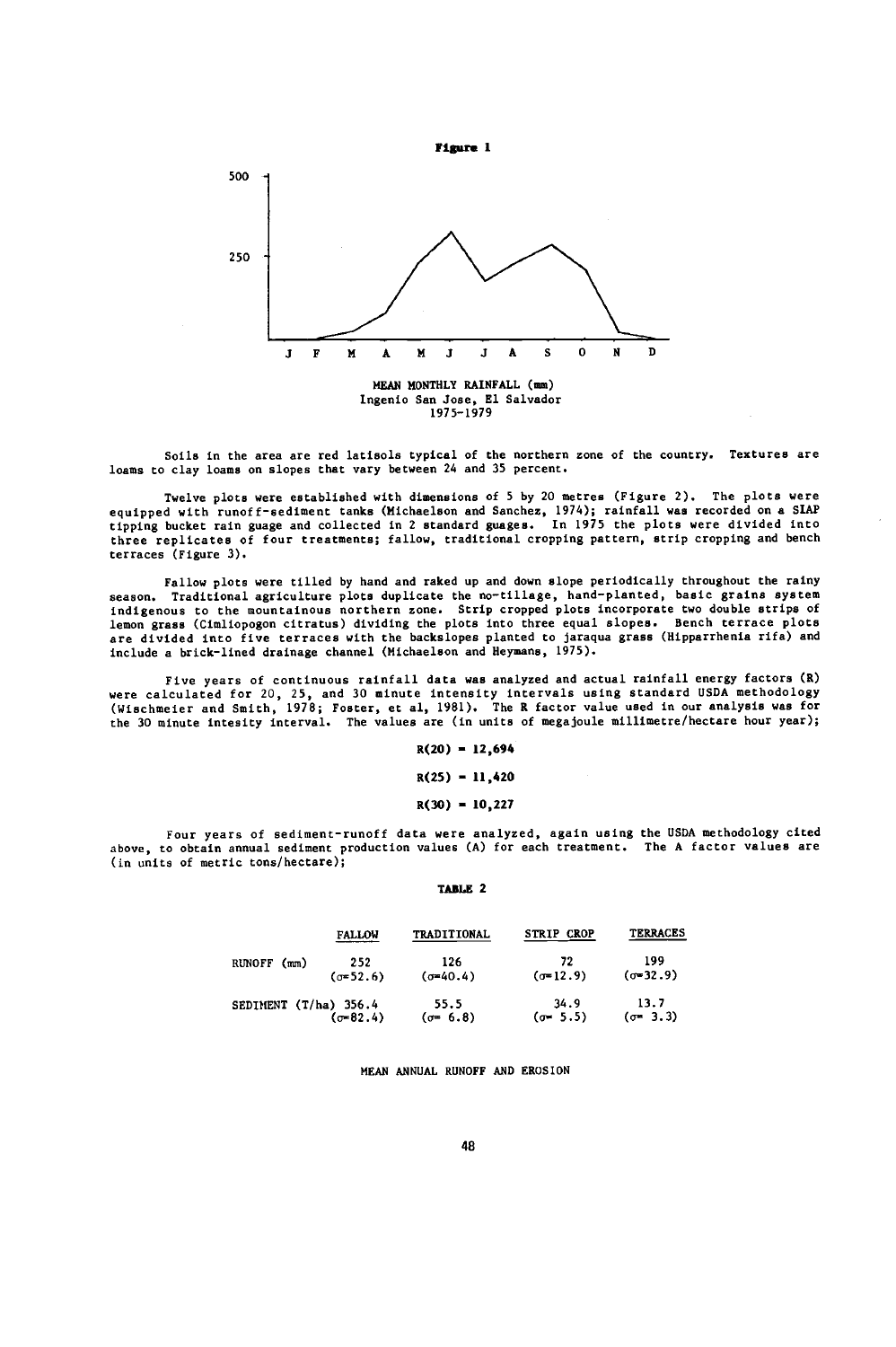

Figure 2

49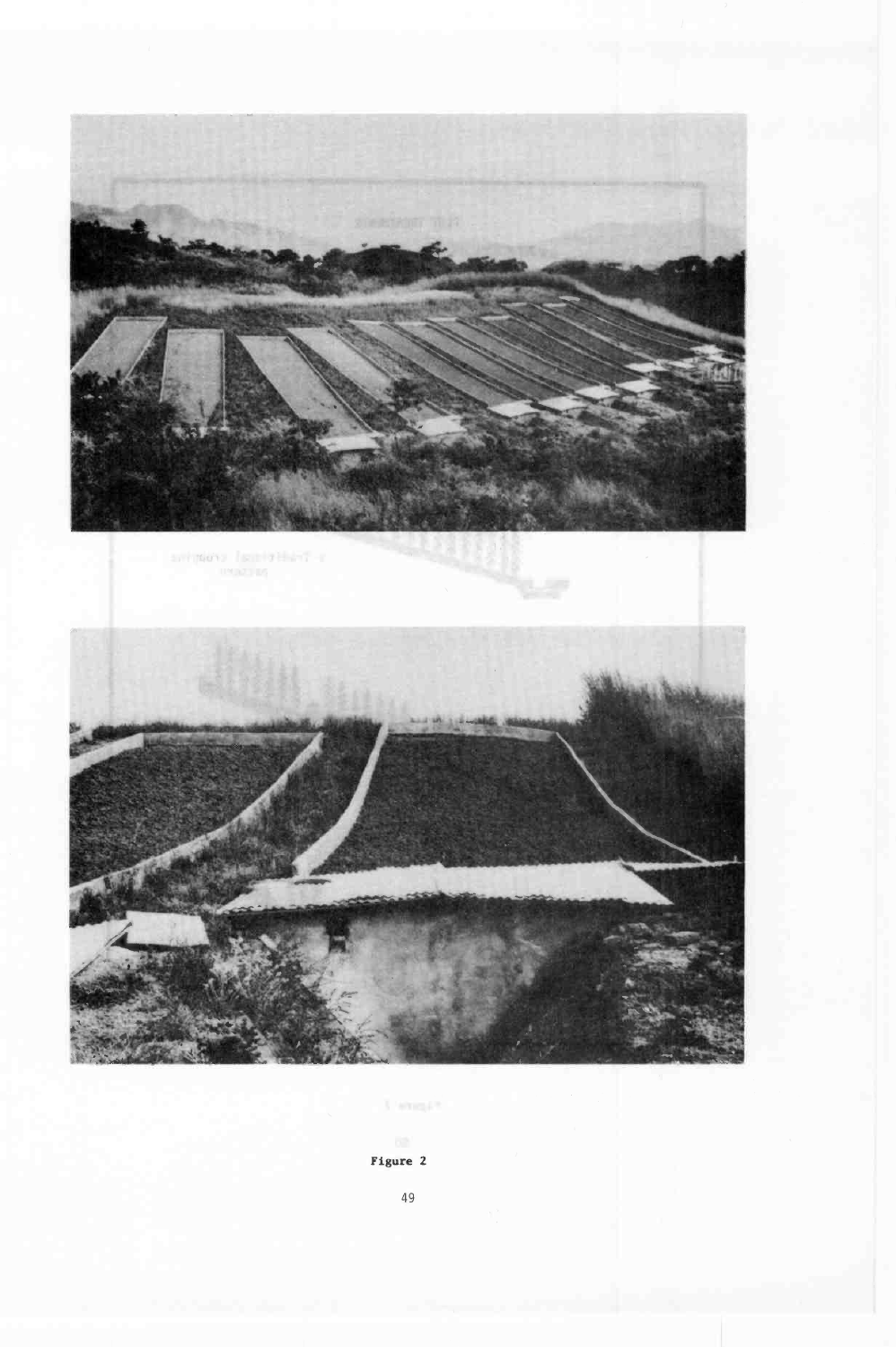

Figure 3

50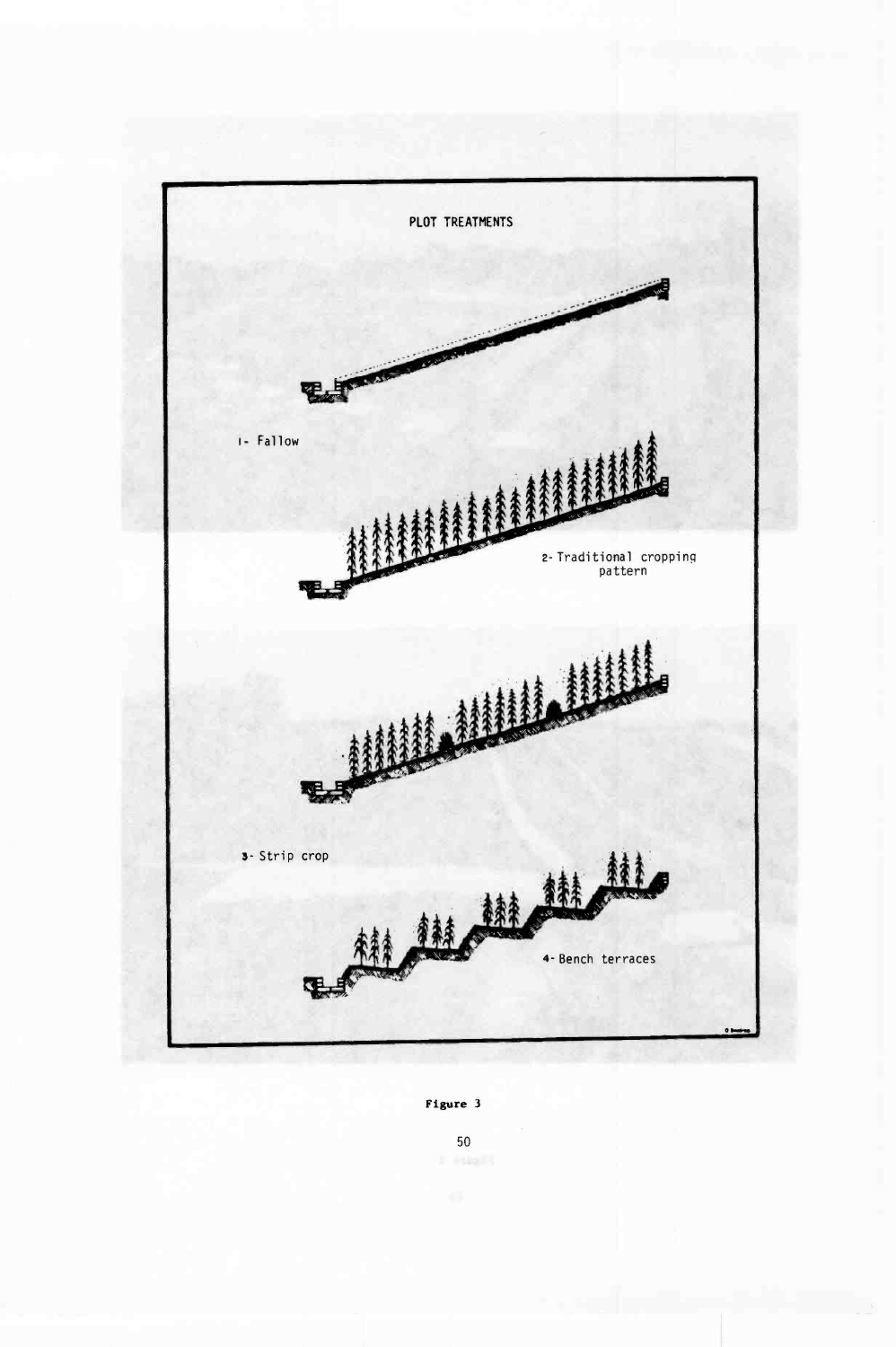The length-slope factor (LS) was calculated using the formula presented in Wischmeier and Smith (1978). The factor value for the bench terrace plots is determined over the downslope length of each individual terrsee, cachet than for the overall plot length. The values, calculated for each plot and averaged by treatment, are (unitless);

Fallow plots: 6.13 Traditional cropping: 7.16 Strip cropped: 6.37 Sencb terrace: 3.31

actas

The soil erodibility factor (K) values were determined by two methodologies. Using the nomograph presented by Foster, et al (1981) produced a value of 0.032 (metric ton hectare hour/hectare megajoule millimetre). The second method involved solving the USLE for the K factor using the A value from the fallow plots and setting the cropping factor (C) and the support practice factor (P) values at 1.0. The result was a substantially lower K factor value of 0.0057.

$$
K = A / (R * LS)
$$
 (2)

W

XX 장원

53 Sep 주고

 $\sim 0.2$ 

W

for  $C = P = 1.0$ 

Cropping factor (C) values were then calculated using the USLE for each treatment using both estimates of the K values for the site. The cropping system used on all three cultivated treatments was the indigenous system of the northern mountain zone. This consists of inter-cropped corn (Zea mays) and beans (Phaseolus app.). The corn was planted iu early May and the beans in early August. The average annual C values are (unitless);

### $C$  (K obtained from nomograph): .025

### C (K calculated): .14

alak

. S. 39

1252

 $58.68\%$  .

Supporting practice factor (P) values were then estimated for the remaining treatments (atter Arnoldus, 1977). The resulting P values are (unitless);  $\mathcal{C}_{\text{max}}$ 

> Traditional cropping: .95 Strip cropped: .67 Bench terraces: .51

부모님께 부분이 나오셨다. 나는 사람들은 사람들이 나오는 것이다.

data

 $\lesssim 10^{11}$ 

## Erosion investigations in Honduras

Sediment production in Honduras was monitored starting in May, 1977. The area investigated lies approximately 200 km due east of the sites in El Salvador and 20 km to the west of the capital of Honduras, Tegucigalpa. The elevation of the area is between 1100 m and 1800 m with an average annual precipitation of approximately 850 mm. Three sites were instrumented with Coshocton samplers<br>installed below 3.5 foot H-type flumes. The sites ranged in size from 7 to 22 ha. in extent and were located on brush, forested and traditional agricultural (corn and bean) watersheds. Starting in May, 1978, thirty 1.5 by 6 metre standard USDA runoff plots were installed on different land use classes on three separate soil types and two slope classes with two repetitions. The land use classes were virgin forest, brushlands (regeneration of abandoned agricultural lands), traditional agricultural<br>(corn and bean) lands, grazed lands and burned forest lands. The three soils were; a shallow, sandy loam soils originating from weathered ignimbrites, a deep, well-weathered basalt soil, and a deep,<br>sandy-loam soil. In addition, individual storm runoff volumes and representative sediment loads were obtained along sections of roads using 1.5 foot H-type flumes. (Kramer and Arcoleo, 1980)

A suction filtration technique was used to determine the concentration of sediment in the aliquots obtained from the Coshocton wheel, the runoff plots and from the roadside flumes. Total Suspended solids (TSS) were recorded for each stormflow event and summed over the year to provide an<br>estimate of the soll loss for each land use-soll type combination. The data for the 1978 warer year  $(May 1, 1978$  thru April 30, 1979) is presented for 28 of the 30 runoff plots in Table 3.

Using the USLE, an estimate of the Cropping factor  $(C)$  can be made for each of the land use<br>classes. The estimates are presented in Table 4 along with corresponding estimates using sodimant The estimates are presented in Table 4 along with corresponding estimates using sediment data collected from the flumes. The values for the first three land use classes are substantially lower for the flumes than for the runoff plots. One possible reason is that the areas of the plots<br>are much smaller than the areas measured by the flumes (9 square metres vs. 200,000 square metres).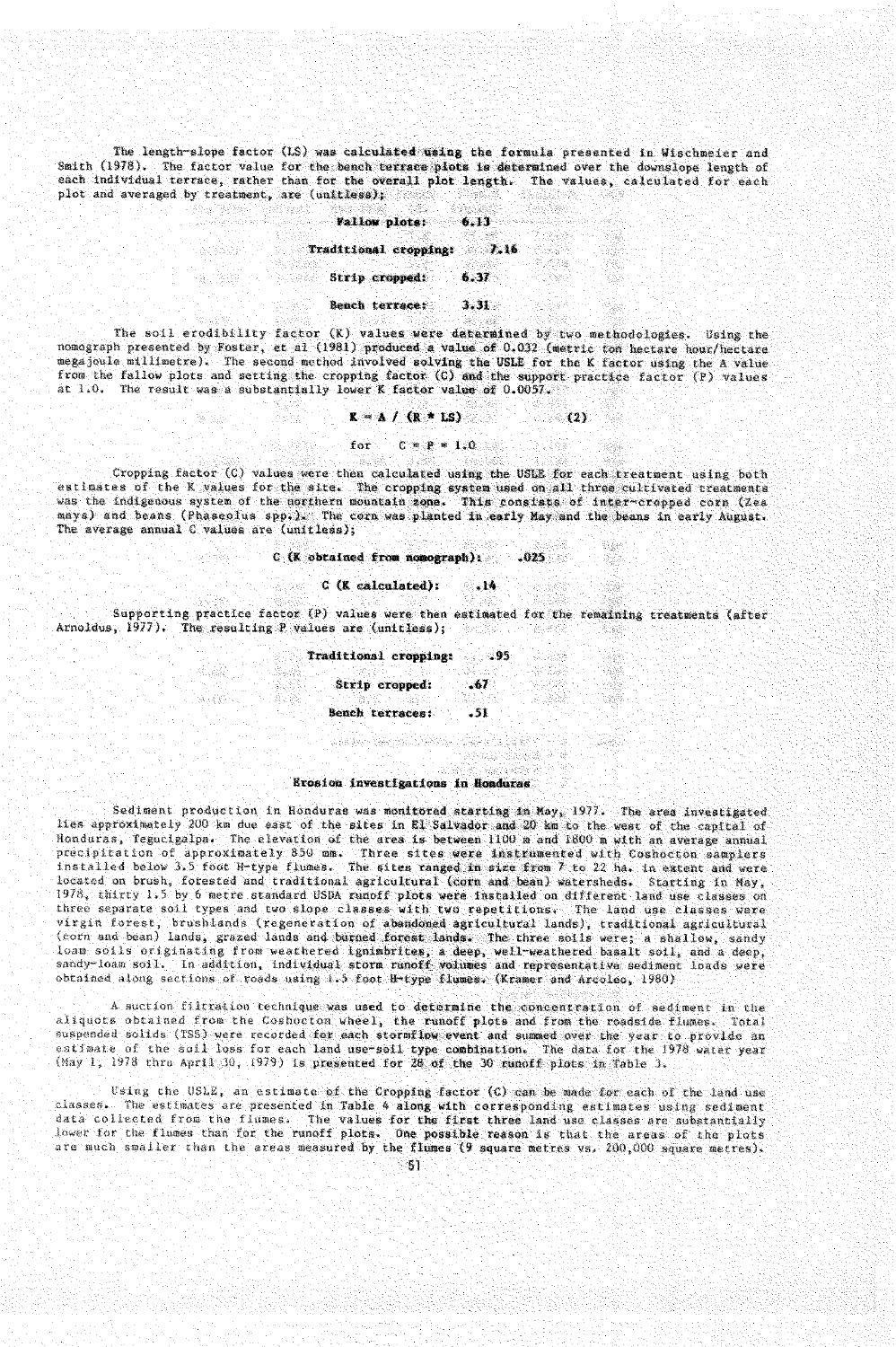|  | Table 3                             |  |  |
|--|-------------------------------------|--|--|
|  | Soil Loss from Runoff Plots in 1978 |  |  |

| Plot | Rainfall<br>Runoff<br><b>Runoff/Rainfall</b> |                         |      | Soil Loss        |        |                  |
|------|----------------------------------------------|-------------------------|------|------------------|--------|------------------|
|      | (mm/yr)                                      | $(\text{mm}/\text{yr})$ | (2)  | pair avg         |        | (kg/ha) pair avg |
| AgY  | 603.5                                        | 52.73                   | 8.7  |                  | 601.2  |                  |
| AgY  | 603.5                                        | 66.86                   | 11.1 | 9.9 <sub>z</sub> | 2141.9 | 1371.6           |
| AsY  | 647.7                                        | 43.64                   | 6.7  |                  | 6431.9 |                  |
| AsY  |                                              | $647.7$ $67.73$         | 10.5 | 8.6              | 4443.3 | 5437.6           |
| BgY  | 569.5                                        | 67.16                   | 11.8 |                  | 136.4  |                  |
| BgY  | 569.5                                        | 66.70                   | 11.7 | 11.8             | 218.0  | 177.2            |
| BsY  | 647.7                                        | 49.93                   | 7.7  |                  | 21.7   |                  |
| BsY  | 647.7                                        | 50.75                   | 7.8  | 7.8              | 71.0   | 46.4             |
| FgY  | 578.6                                        | 27.22                   | 4.7  |                  | 48.7   |                  |
| FgY  | 578.6                                        | 15.45                   | 2.7  | 3.7              | 24.9   | 36.8             |
| FsY  | 578.6                                        | 31.87                   | 5.5  |                  | 54.2   |                  |
| FsY  | 578.6                                        | 10.81                   | 1.9  | 3,7              | 27.5   | 40.9             |
| AgM  | 687.1                                        | 183.47                  | 26.7 |                  | 4787.8 |                  |
| AgM  | 687.1                                        | 202.63                  | 32.8 | 29.8             | 7358.0 | 6072.9           |
| BeM  | 618.7                                        | 47.99 7.2               |      |                  | 52.7   |                  |
| BgM  | 618.7                                        | 71.19                   | 10.4 | 8.8              | 190.6  | 121.6            |
| GgM  | 666.0 178.77 26.0                            |                         |      |                  | 2393.0 |                  |
|      | GgM 666.0 191.2                              |                         | 27.8 | 26.9             | 1882.8 | 2137.5           |
| AgO  | 563.6                                        | 46.19                   | 7.8  |                  | 534.3  |                  |
| AgO  | 563.6                                        | 26.26                   | 4.7  | 6.3              | 216.7  | 375.5            |
| Bg0  | 563.6                                        | 25.42                   | 4.5  |                  | 41.5   |                  |
| BgO  | 563.6                                        | 20.97                   | 3.7  | 4.1              | 20.8   | 31.2             |
| Bs0  | 563.6                                        | 14.70                   | 2.6  |                  | 73.2   |                  |
| BsO  | 563.6                                        | 22.46                   | 4.0  | 3.3              | 96.4   | 84.8             |
| Fg0  | 563.6                                        | 24.82                   | 4.4  |                  | 23.9   |                  |
| Fg0  | 563.6                                        | 17.70                   | 3.1  | 3.8              | 16.2   | 20.0             |
| F s0 | 563.6                                        | 15.14                   | 2,7  |                  | 73.4   |                  |
| F s0 | 563.6                                        | 15.78                   | 2.8  | 2.8              | 33.9   | 53.6             |
|      |                                              |                         |      |                  |        |                  |

Code: A - Traditional agricultural plots B - Brush plots F - Forested plots G - Grazed plots g - Gentle slopes < 101

s - Steep slopes > 201

Y - Yauyupe soils

- M Milile soils
- 0 Ojojona soils

Table 4 Cropping Factors in Honduras

| Land use type                        | ٠<br>Plots | Flumes | <b>SDR</b> |
|--------------------------------------|------------|--------|------------|
| Undisturbed forest<br>and brushlands | .0002      | .00002 | -613       |
| Grazed lands                         | .0096      | .0004  | . 507      |
| Agricultural lands                   | .0226      | .0013  | . 560      |
| Roads and trails                     |            | 1.71   |            |